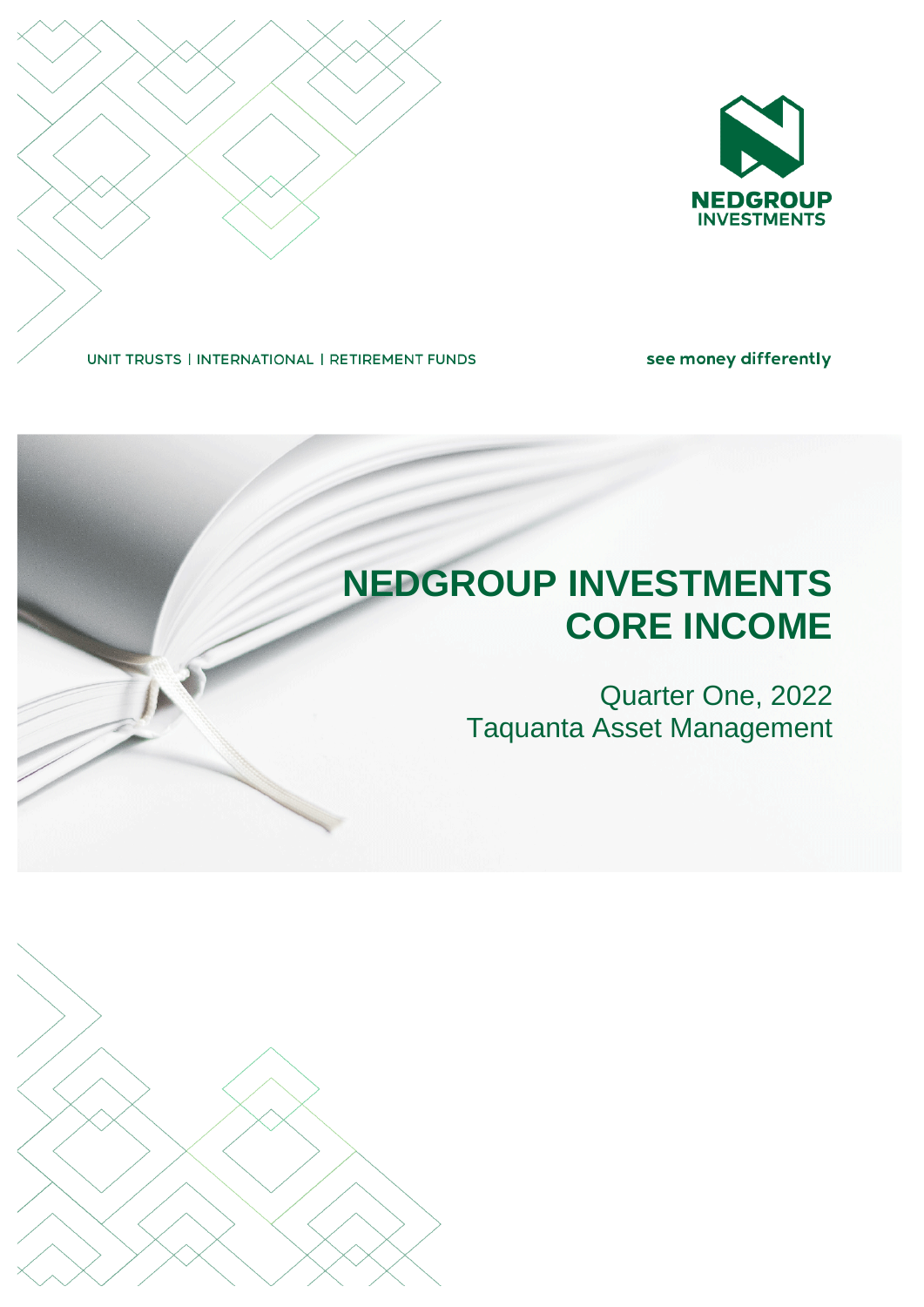# **Performance Review**

| Performance to 31 March 2022 | Fund Performance <sup>1</sup> | <b>SteFI Call Deposit</b> |
|------------------------------|-------------------------------|---------------------------|
| 1-year                       | 4.3%                          | 3.9%                      |
| 3-year                       | 5.5%                          | 5.2%                      |

The targeted return of the Nedgroup Investments Core Income Fund is the outperformance of the STeFI Composite Index, over any (rolling) 12-month period, measured gross of fees and tax.

Throughout the quarter, the fund has continued to maintain its consistent outperformance of the benchmark. This is due to the careful management of counterparty risk, instrument risk, interest rate risk and most importantly liquidity risk. Compared to the benchmark, the fund has exposure to corporates, securitisations and SA Government/ Government guaranteed paper over and above the bank exposure which adds a credit premium to returns. The outperformance gap narrowed in 2020 due to the 300bps of interest rate cuts by the South African Reserve Bank as well as credit spread compression. As can be seen from the chart below, this trend has started reversing with the outperformance gap widening from Q2 2021. The outperformance gap continued to widen throughout the first quarter of 2022, and the fund will continue to benefit from the interest rate hiking cycle we are currently in.





<sup>1</sup> Net return for the Nedgroup Investments Core Income, A1 class. Source: Morningstar (monthly data series).



.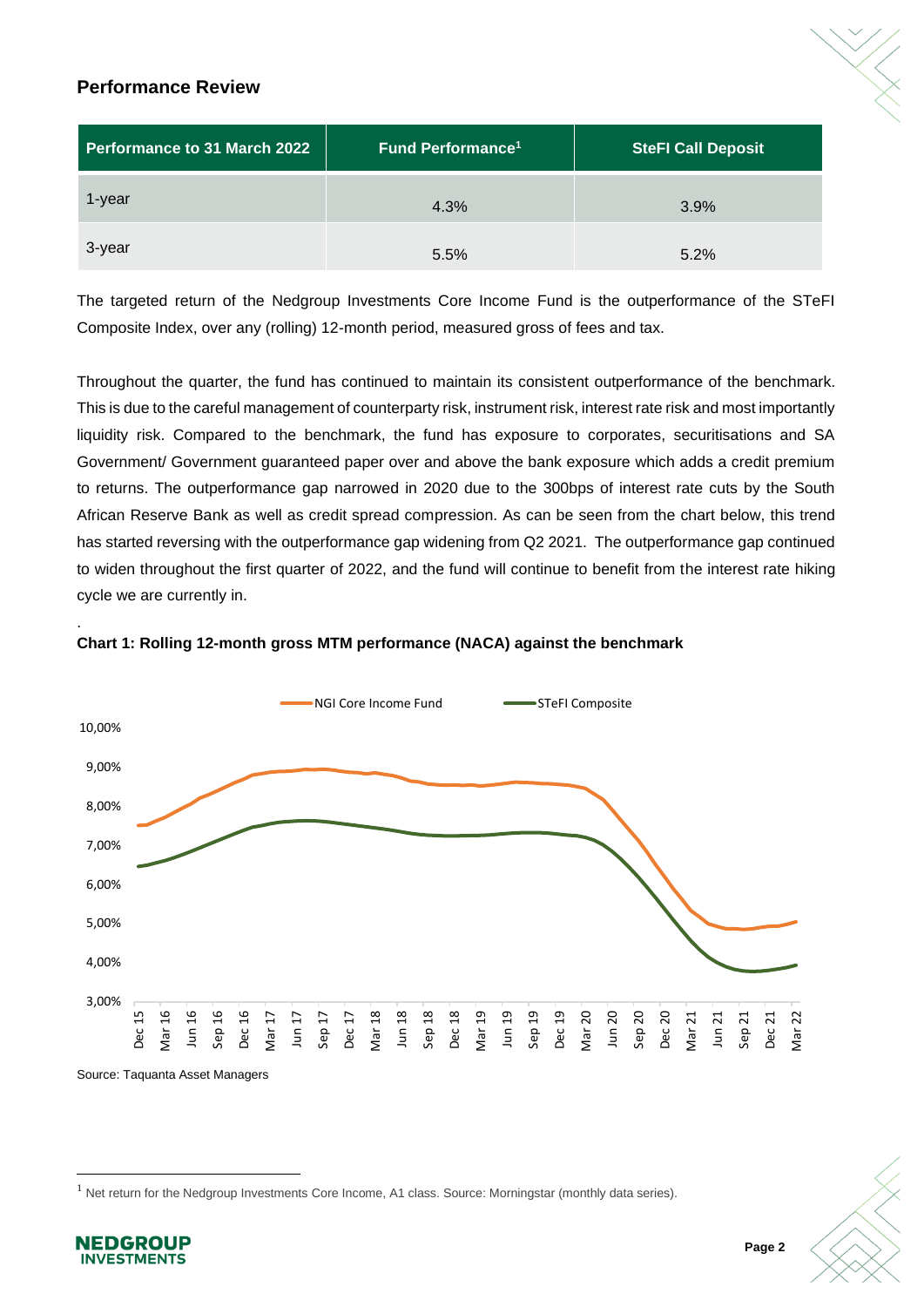As can be seen in Table 1 below, the funds have generated an active return across all measurement periods irrespective of where we were in the interest rate-cycle. This is testament that the strategy we have adopted generates outperformance in a rate hiking cycle as well as a rate cutting cycle. The long-term average active return for the Nedgroup Investments Core Income Fund exceeds 100bps.

| <b>Measurement Period to 31 March</b><br>2021 | <b>NGI Core Income Fund</b> | <b>STeFI Composite</b> |
|-----------------------------------------------|-----------------------------|------------------------|
| 3 Months:                                     | 1.27%                       | 1.03%                  |
| 12 Months:                                    | 5.05%                       | 3.94%                  |
| 2 Years (NACA):                               | 5.20%                       | 4.25%                  |
| 3 Years (NACA):                               | 6.27%                       | 5.23%                  |
| 5 Years (NACA):                               | 7.24%                       | 6.08%                  |
| 7 Years (NACA):                               | 7.54%                       | 6.37%                  |
| 10 Years (NACA):                              | 7.22%                       | 6.14%                  |

#### **Table 1: Performance Table: Gross MTM performance to 31 March 2022**

Source: Taquanta Asset Managers

## **Credit Review**

The Nedgroup Investments Core Income Fund favours counterparties with annuity-based revenue streams and strong balance sheets, hence our bias to the banks. The funds have a bias to the big 5 SA banks, namely Standard Bank, Absa, Firstrand, Nedbank and Investec. The balance of the fund consists of high credit quality investment grade corporates and securitizations, local branches of foreign banks as well as SA Government guaranteed paper.





Source: Taquanta Asset Managers



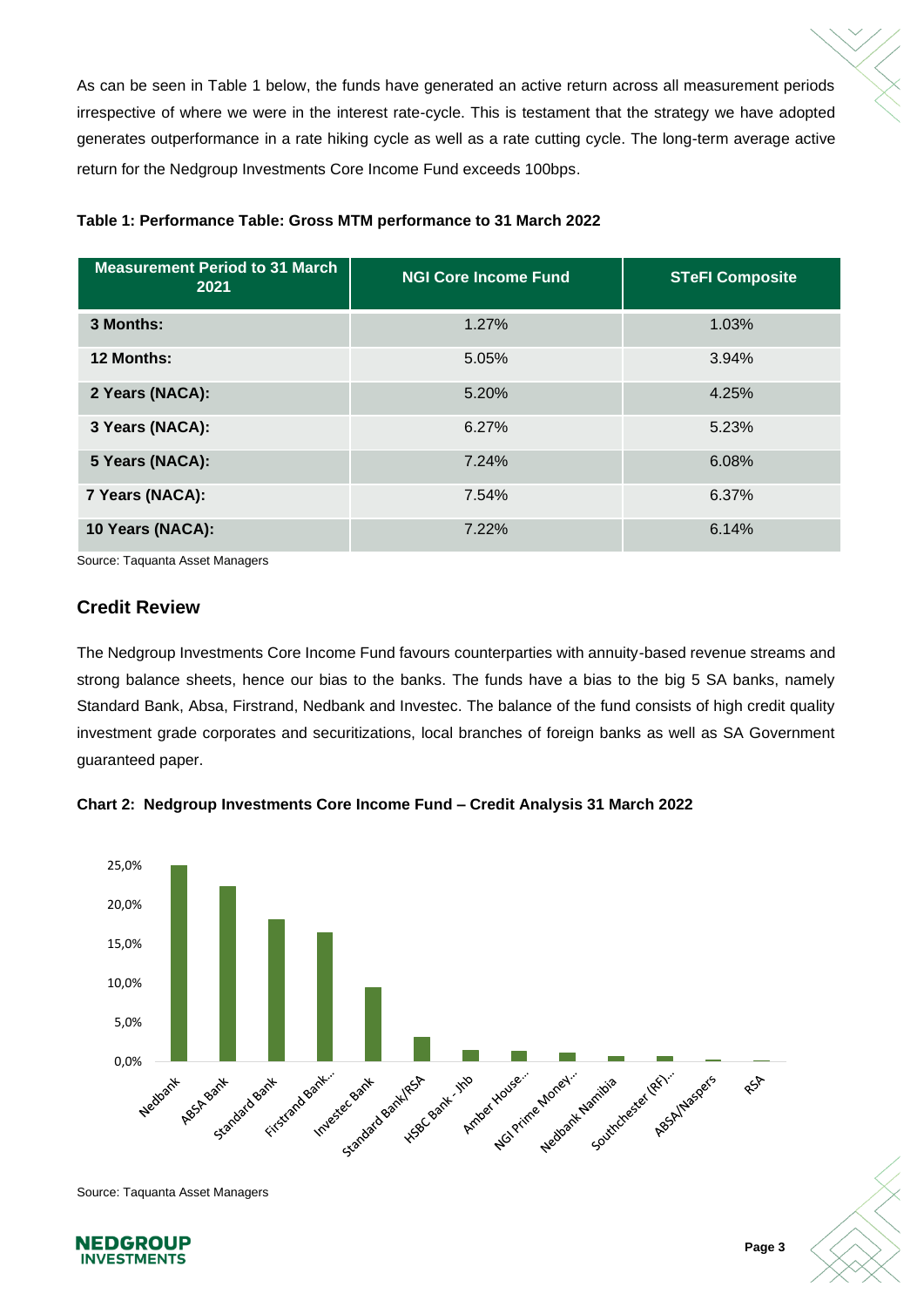# **Instrument Review**

The most liquid instrument in the market is a Negotiable Certificate of Deposit (NCDs) issued by the big five SA banks, namely, Absa Bank, Nedbank, FirstRand Bank, Standard Bank and Investec Bank. NCDs are the largest holding in all the funds. These instruments are easily tradable and can be liquidated same day assuming normal market conditions. The fund is only exposed to senior ranking debt. There is no subordinated debt in the portfolio.



#### **Chart 3: Nedgroup Investments Core Income Fund – Instrument Breakdown as of 31 March 2022**

Source: Taquanta Asset Managers

# **Maturity Profile**

The fund is well invested, and we foresee the outperformance of the benchmark being maintained. The weighted term to final maturity of the fund is 3.14 years and the duration of the fund is 0.1 years as at the end of March 2022.



#### **Chart 4: Nedgroup Investments Core Income Fund – Maturity Profile as of 31 March 2022**

Source: Taquanta Asset Managers

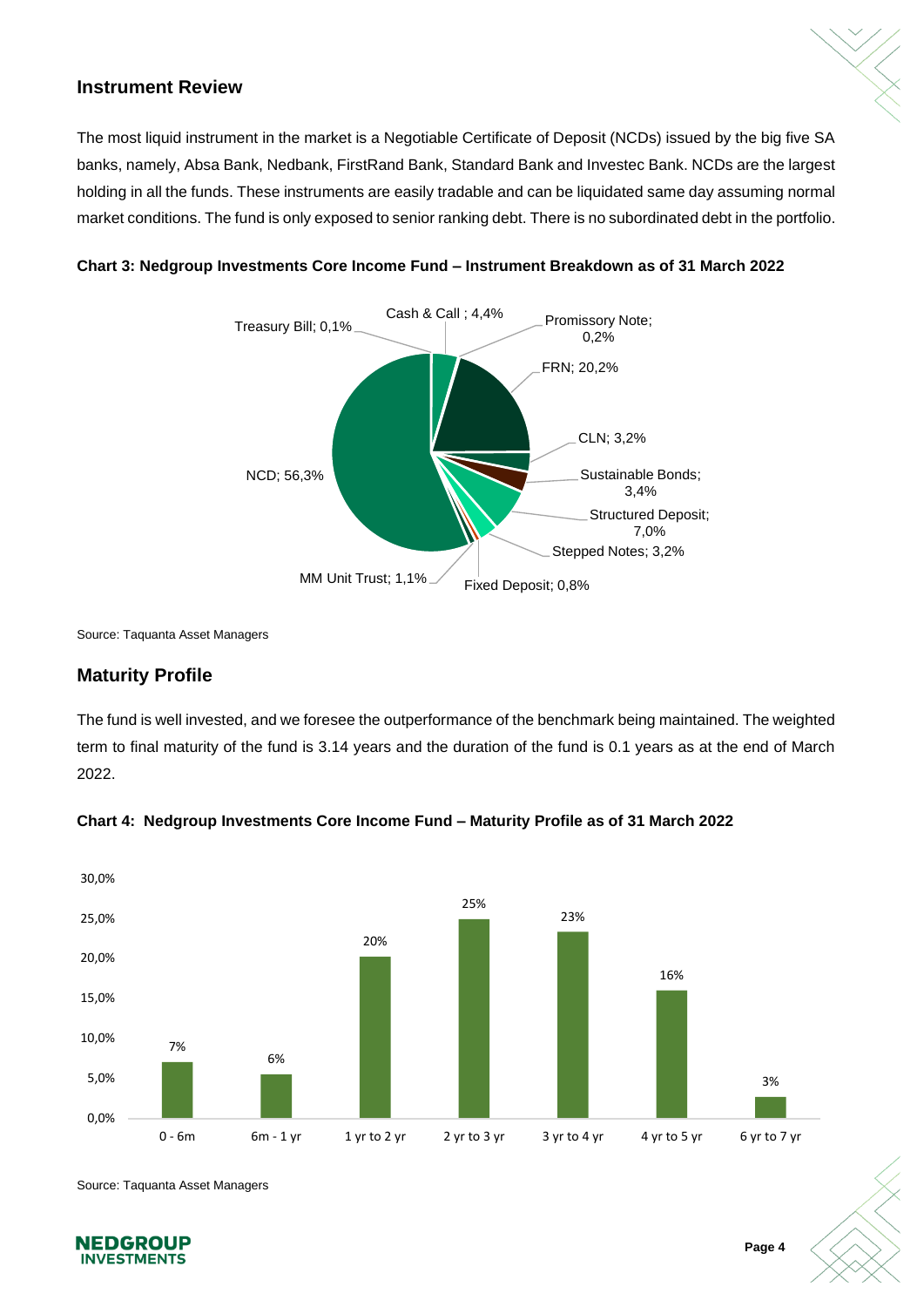

# **Outlook**

Looking ahead, the domestic FRA market is currently pricing in another 250-bps worth of rate hikes over the next 2 years. In the absence of costs associated with trade wars and supply-side rigidities, elevated inflation pressures appear less likely to be maintained by a moderating macroeconomic backdrop. To this end, we anticipate a more gradual hiking cycle (up 75 - 100bps in 2022) in the interest of sustainable economic recovery. Over the quarter, the 3-m JIBAR rate rose 63bps to end the quarte at 4.37%, while the 12-m JIBAR rate rose 137bps to 6.40%. The fund is well positioned for the interest rate hiking cycle, as we are predominantly invested in floating rate instruments, and we will maintain this strategy throughout the expected series of policy normalisation



#### **Chart 5: FRA Curve – South African FRA Rates**

Source: Reuters, Taquanta Asset Managers

## **Responsible Investment**

#### 1. Social, Environmental & Ethical Responsibility

Taquanta Asset Managers is committed to integrating consideration of environmental, social and governance issues into its investment decision making process and ownership policies, thereby improving long term returns to beneficiaries. Taquanta Asset Managers' approach in this regard takes into account the UN principles of responsible investment. Taquanta Asset Managers will encourage disclosure on these issues and promote acceptance of the principles whenever possible.

Taquanta Asset Managers is fully committed to employment equity and to facilitating the empowerment of previously disadvantaged persons.



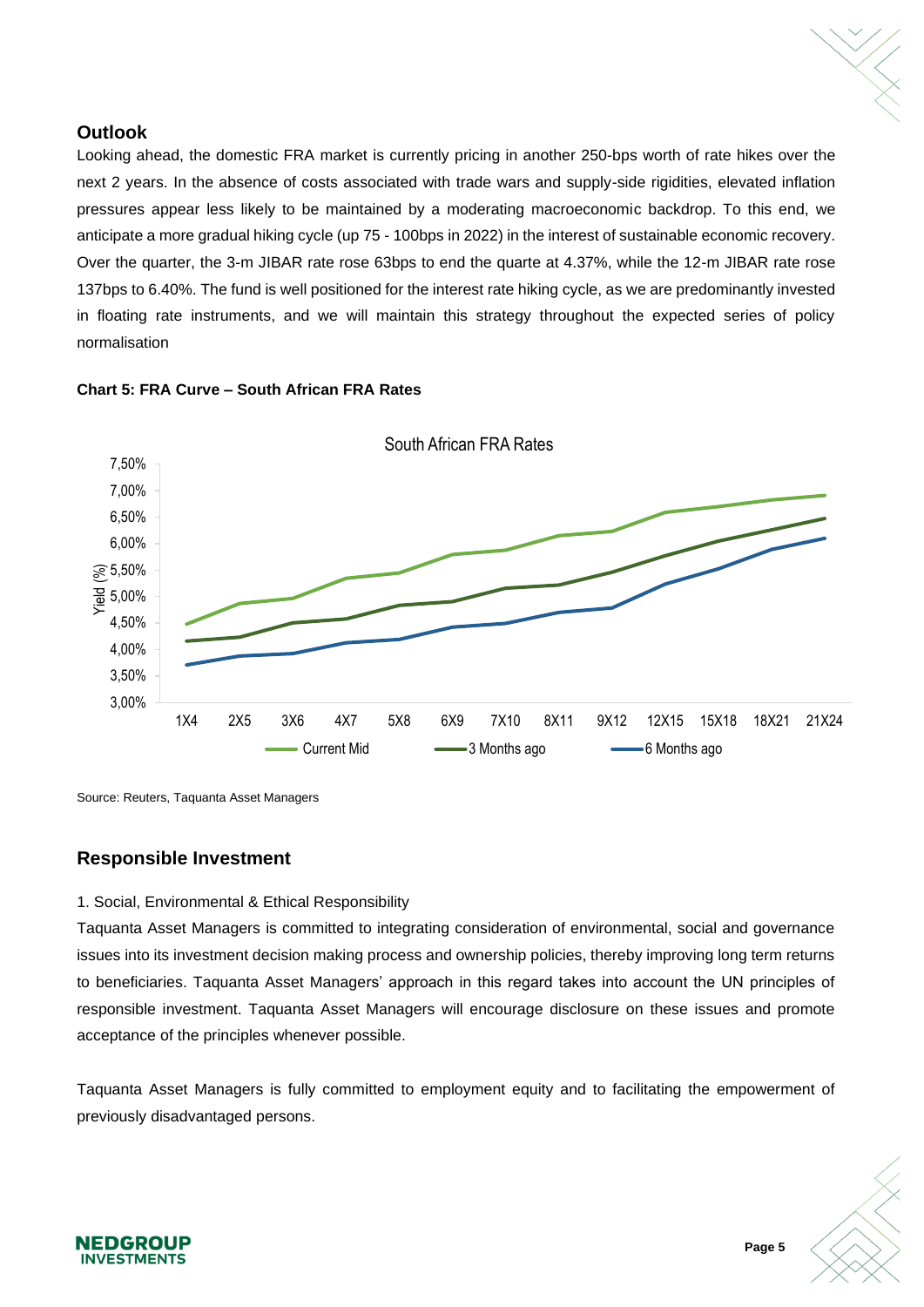#### 2. Corporate Governance:

Taquanta Asset Managers (Pty) Ltd. Is a wholly owned subsidiary of Taquanta Investment Holdings (Pty) Ltd. Taquanta Asset Managers (Pty) Ltd recognizes its accountability to all shareholders & stakeholders and as such is committed to upholding the highest standards of good corporate citizenship.

Taquanta Asset Managers (Pty) Ltd has taken cognizance of both local and international corporate governance best practice guidelines, including:

- The King Code on Corporate Governance (King III)
- The Companies Act
- **Basel Conventions**
- The UK Combined Code
- JSE Rules
- **IMASA Guidelines**
- Local Regulatory Requirements
- The UN Principles for Responsible Investment

Taquanta Asset Managers (Pty) Ltd will endeavour to apply both the letter and the spirit of these guidelines to all aspects of its business operations.

# **Summary and conclusion**

**NEDGROUP INVESTMENTS** 

The fund is well positioned for the current interest rate cycle. While we look for opportunities, we remain prudent around credit, and we continue to manage the liquidity and maturity risk as efficiently as possible.